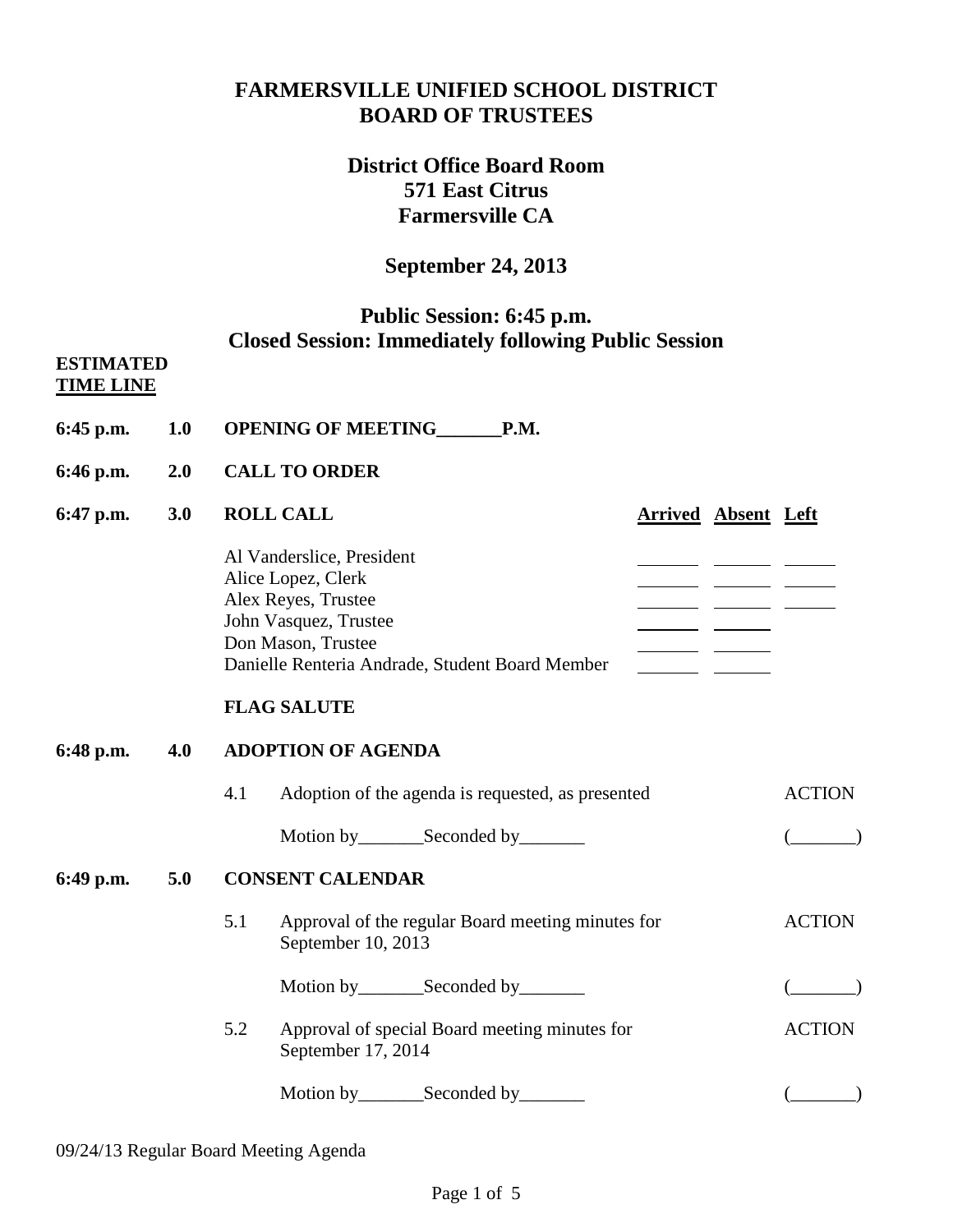|             |             | 5.3<br>Approval of released warrants dated:<br>September 5, 2013 in the amount of \$60,428.47<br>September 12, 2013 in the amount of \$633,100.13                                                                                                                                                                                                                                                            | <b>ACTION</b> |  |  |  |
|-------------|-------------|--------------------------------------------------------------------------------------------------------------------------------------------------------------------------------------------------------------------------------------------------------------------------------------------------------------------------------------------------------------------------------------------------------------|---------------|--|--|--|
|             |             | Motion by_________Seconded by________                                                                                                                                                                                                                                                                                                                                                                        |               |  |  |  |
| $6:51$ p.m. | 6.0         | <b>AWARDS/PRESENTATIONS</b>                                                                                                                                                                                                                                                                                                                                                                                  |               |  |  |  |
|             |             | 6.1<br><b>Student Board Member Report</b>                                                                                                                                                                                                                                                                                                                                                                    |               |  |  |  |
| $6:55$ p.m. | 8.0         | <b>PUBLIC COMMENTS</b>                                                                                                                                                                                                                                                                                                                                                                                       |               |  |  |  |
|             |             | Members of the public may address the Board on any agenda<br>item or other item of interest within the subject matter<br>jurisdiction of the Board, before or during the governing<br>board's consideration of the item. The Board is not able to<br>discuss or take action on any item not appearing on the agenda.<br>A three minute time limit will be imposed on public input<br>for individuals/issues. |               |  |  |  |
| $7:05$ p.m. | <b>11.0</b> | <b>HIGH SCHOOL ISSUES</b>                                                                                                                                                                                                                                                                                                                                                                                    |               |  |  |  |
|             |             | Approval of 2013 CSTA Annual Conference on<br>11.1<br>October 24-27, 2013 in Palm Springs, CA                                                                                                                                                                                                                                                                                                                | <b>ACTION</b> |  |  |  |
|             |             |                                                                                                                                                                                                                                                                                                                                                                                                              |               |  |  |  |
| $7:07$ p.m. | <b>12.0</b> | <b>CURRICULUM</b>                                                                                                                                                                                                                                                                                                                                                                                            |               |  |  |  |
|             |             | 12.1<br>Approval of Field Trip Guide 2013-14                                                                                                                                                                                                                                                                                                                                                                 | <b>ACTION</b> |  |  |  |
|             |             |                                                                                                                                                                                                                                                                                                                                                                                                              |               |  |  |  |
|             |             | 12.2<br>Approval of Grade 6 Scicon Week Trip Agreement                                                                                                                                                                                                                                                                                                                                                       | <b>ACTION</b> |  |  |  |
|             |             | Motion by __________ Seconded by _________                                                                                                                                                                                                                                                                                                                                                                   |               |  |  |  |
|             |             | 12.3<br>Approval of Grade 5 Scicon Day Trip Agreement                                                                                                                                                                                                                                                                                                                                                        | <b>ACTION</b> |  |  |  |
|             |             | Motion by_________Seconded by________                                                                                                                                                                                                                                                                                                                                                                        |               |  |  |  |
|             |             | 12.4<br>Approval of Contract with Justine Levine to provide Physical<br>Fitness & Nutrition Program at Freedom Elementary                                                                                                                                                                                                                                                                                    | <b>ACTION</b> |  |  |  |
|             |             | Motion by__________Seconded by__________                                                                                                                                                                                                                                                                                                                                                                     |               |  |  |  |
|             |             | Public Hearing: Determining that Pupils Have Sufficient<br>12.5                                                                                                                                                                                                                                                                                                                                              |               |  |  |  |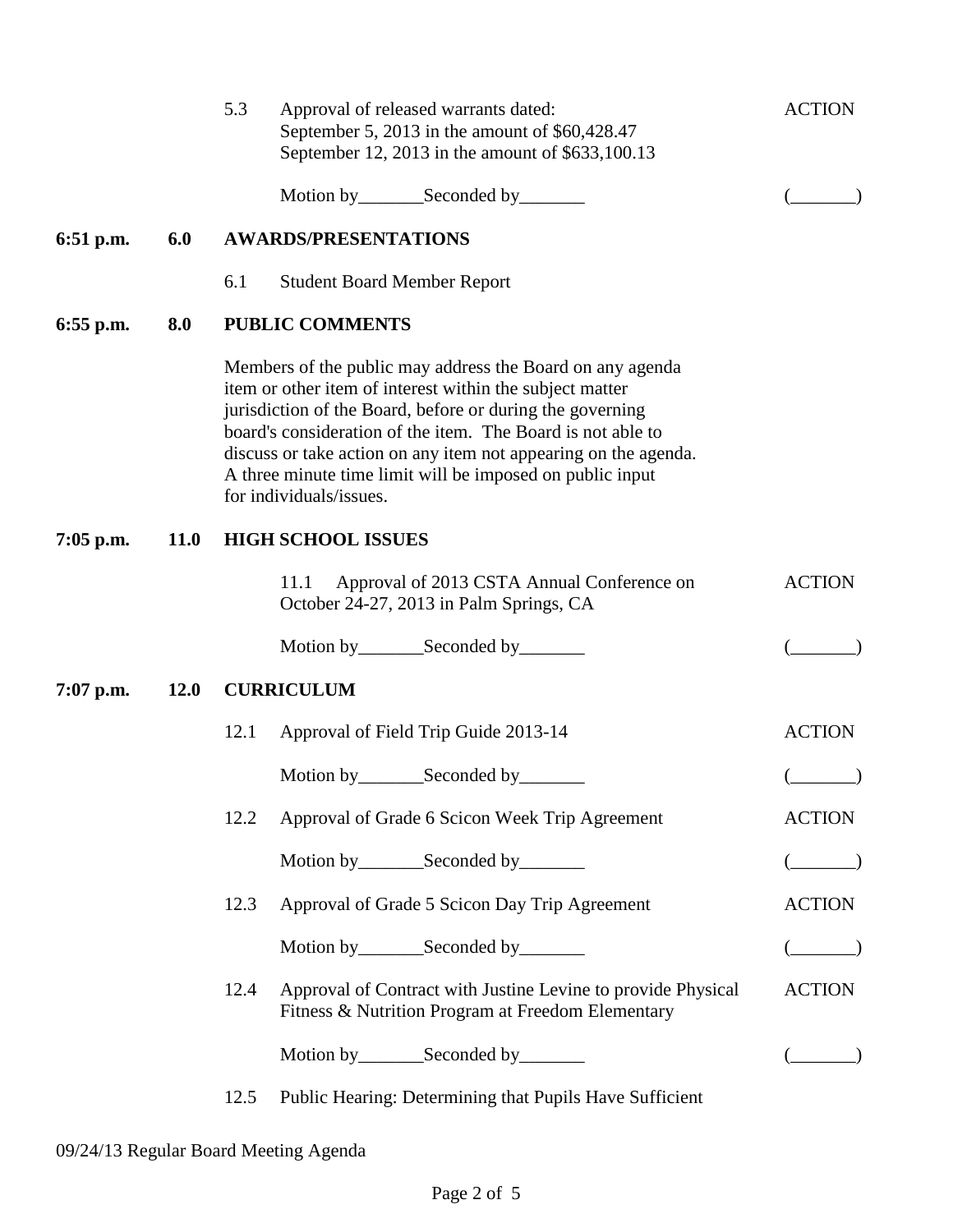|             |             |                  | Textbooks or Instructional Materials for 2013-2014<br>Closed:                                                                                        |                          |  |  |
|-------------|-------------|------------------|------------------------------------------------------------------------------------------------------------------------------------------------------|--------------------------|--|--|
|             |             | 12.6             | Adoption of Resolution #07-09-24-13 Determining That<br>Pupils Have Sufficient Textbooks or Instructional Materials<br>for the 2013-2014 School Year | <b>ACTION</b>            |  |  |
|             |             |                  | Motion by ____________Seconded by ___________                                                                                                        |                          |  |  |
| $7:15$ p.m. | <b>13.0</b> | <b>PERSONNEL</b> |                                                                                                                                                      |                          |  |  |
|             |             | 13.1             | Approval of personnel items as per the board transmittal form                                                                                        | <b>ACTION</b>            |  |  |
|             |             |                  |                                                                                                                                                      | $\overline{\phantom{a}}$ |  |  |
|             |             | 13.2             | Consideration and Public Notice of District's Initial Proposal<br>to FTA                                                                             |                          |  |  |
|             |             | 13.3             | Approval of Tulare County School District CODESP<br><b>Consortium Memorandum of Understanding</b>                                                    | <b>ACTION</b>            |  |  |
|             |             |                  | Motion by_________Seconded by________                                                                                                                |                          |  |  |
|             |             | 13.4             | Adoption of Resolution #06-09-24-13 for Reduction of<br>Classified Service Due to an Existing Lack of Funds/<br>Lack of Work                         | <b>ACTION</b>            |  |  |
|             |             |                  | Motion by __________ Seconded by _________                                                                                                           |                          |  |  |
|             |             | 13.5             | ASES Liason Job Description and Salary Schedule                                                                                                      | <b>ACTION</b>            |  |  |
|             |             |                  | Motion by________Seconded by________                                                                                                                 |                          |  |  |
| 7:18 p.m.   | 14.0        |                  | <b>BOARD BUSINESS</b>                                                                                                                                |                          |  |  |
|             |             | 14.1             | Update on Gate on Citrus Dr.                                                                                                                         |                          |  |  |
|             |             | 14.2             | Consideration of any item any member of the Board<br>wishes to have on the agenda for the next meeting                                               |                          |  |  |
| $7:23$ p.m. | 15.0        |                  | <b>BUSINESS SERVICES</b>                                                                                                                             |                          |  |  |
|             |             | 15.1             | Quarterly Investment Report 06/30/13                                                                                                                 |                          |  |  |
|             |             | 15.2             | Request for Proposals (RFP): Non-Hazardous Waste<br>and Recycling Collection Vendor                                                                  | <b>ACTION</b>            |  |  |
|             |             |                  | Motion by __________ Seconded by _________                                                                                                           |                          |  |  |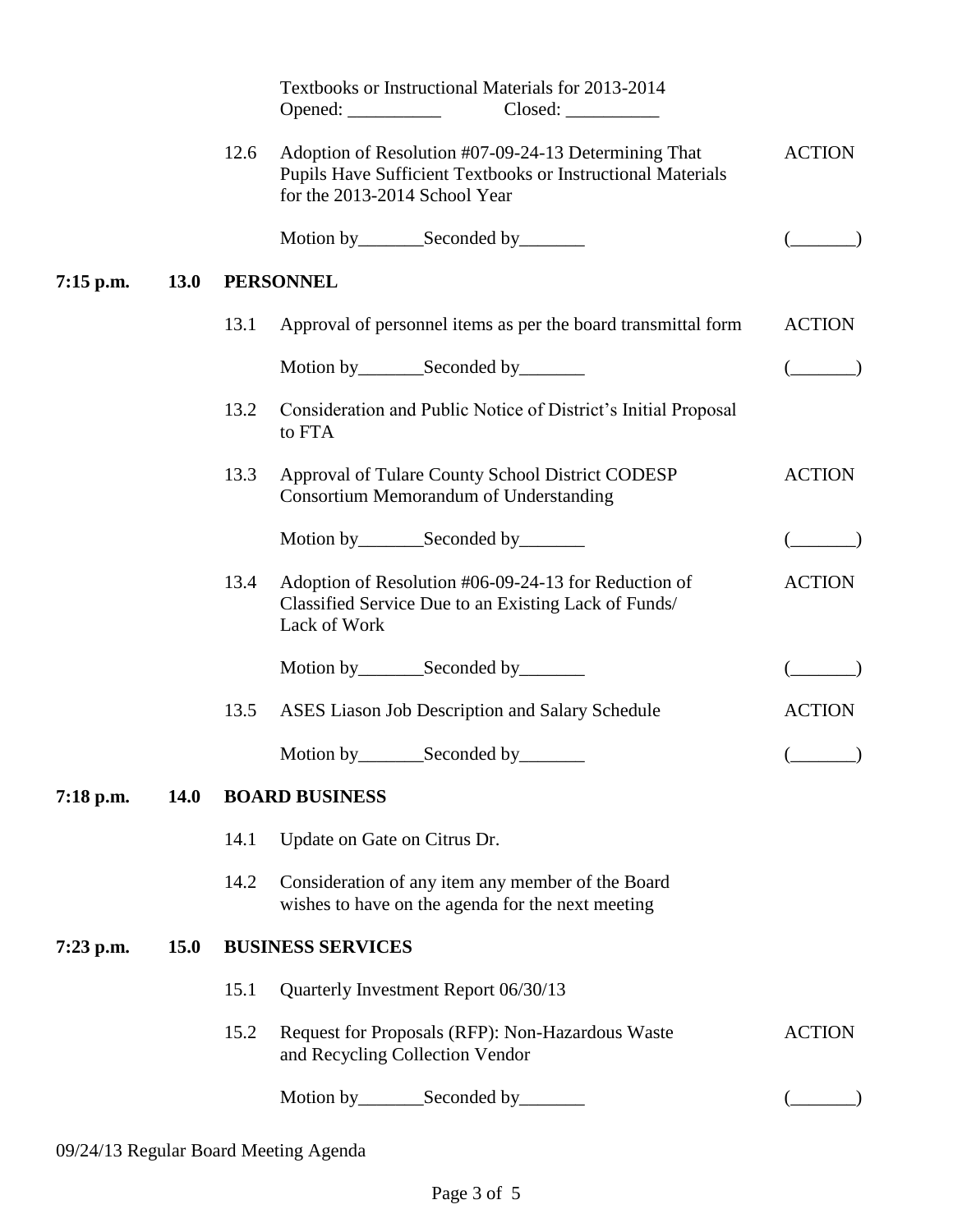# **7:25 p.m. 16.0 OTHER BUSINESS** 16.1 Bus Safety Compliance Report **7:28 p.m. 17.0 FUTURE MEETING DATES** 17.1 October 8, 2013 October 22, 2013 **7:30 p.m. 20.0 ADJOURNMENT TO CLOSED SESSION\_\_\_\_\_\_\_P.M.** 20.1 Public Employee Discipline/Dismissal/Release (Government Code section 54957) 20.2 Conference with Labor Negotiator (G.C. 54956.7) It is the intention of the Board to meet in closed session to review its position and to instruct its designated reps: Agency Designated Representative: Christina Luna and Jason Kaff; Name of Organization: FTA & CSEA 20.3 Public Employee Performance Evaluation: Superintendent **OPEN SESSION \_\_\_\_\_\_\_\_\_P.M. 8:25 p.m. 21.0 21.0 ACTION TAKEN ON CLOSED SESSION ITEMS** 21.1 Public Employee Discipline/Dismissal/Release ACTION Motion by Seconded by (Compact of Compact of Compact of Compact of Compact of Compact of Compact of Compact of Compact of Compact of Compact of Compact of Compact of Compact of Compact of Compact of Compact of Compact of C 21.2 Conference with Labor Negotiator (G.C. 54956.7) ACTION It is the intention of the Board to meet in closed session to review its position and to instruct its designated reps: Agency Designated Representative: Christina Luna and Jason Kaff; Name of Organization: FTA & CSEA Motion by Seconded by (Compact of Compact of Compact of Compact of Compact of Compact of Compact of Compact of Compact of Compact of Compact of Compact of Compact of Compact of Compact of Compact of Compact of Compact of C 21.3 Public Employee Performance Evaluation: Superintendent ACTION Motion by\_\_\_\_\_\_\_Seconded by\_\_\_\_\_\_\_ (\_\_\_\_\_\_\_)